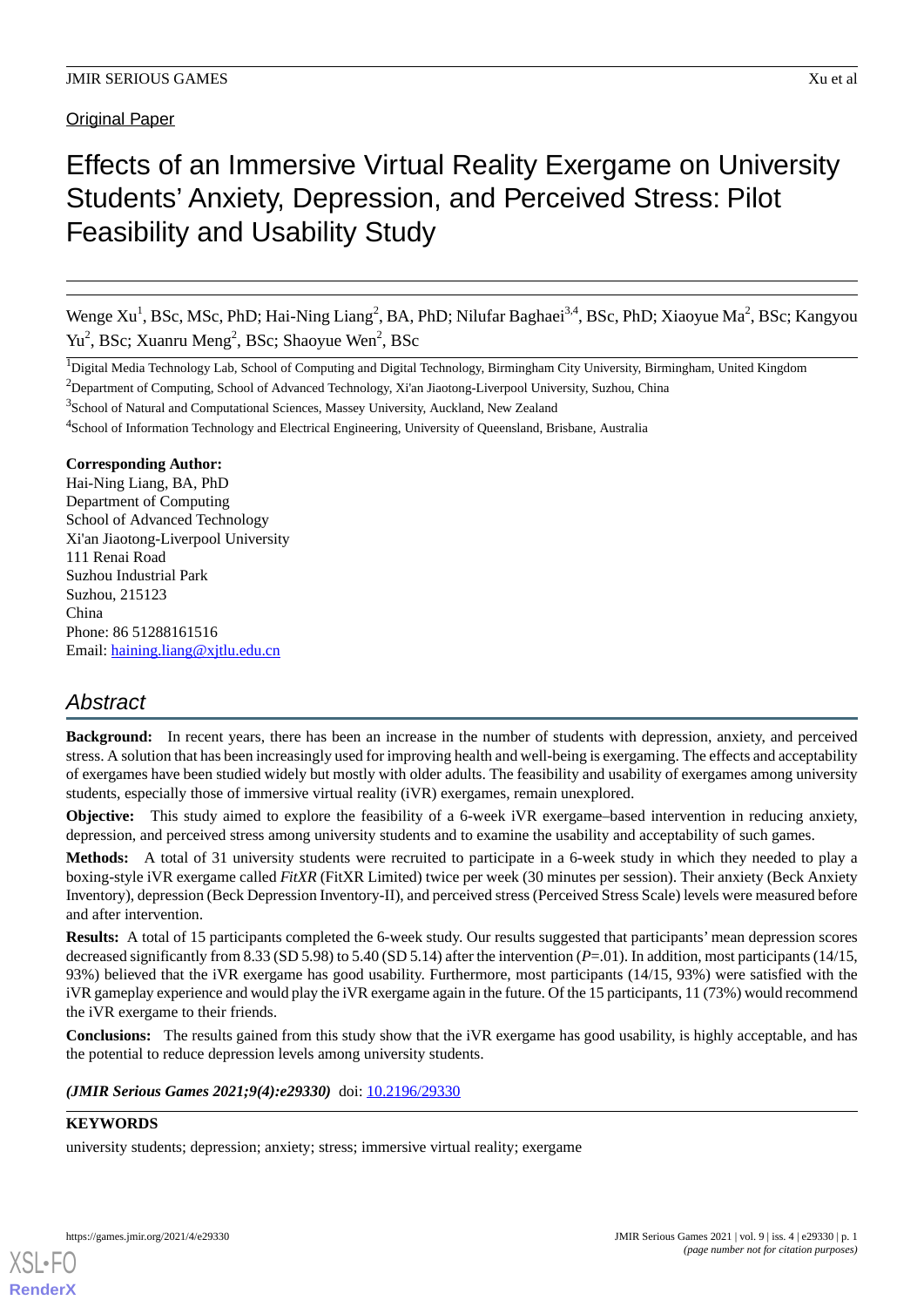# *Introduction*

#### **Background**

There is growing evidence that the number of university students who are struggling with mental health problems is increasing globally (eg, in North America [[1\]](#page-4-0), Japan [[2\]](#page-4-1), and the United Kingdom [\[3](#page-4-2)]). Among these mental health problems, university students are particularly at high risk for anxiety, depression, and stress [\[2](#page-4-1),[4-](#page-5-0)[9](#page-5-1)]. These mental health problems can result in different consequences among students, such as university dropout, decreased academic performance and social functioning, and even suicidal behavior [[10](#page-5-2)[,11](#page-5-3)].

One solution that is widely accepted is to provide support via counseling centers located within university campuses. Consistent with the rising rates of depression and anxiety, the number of students seeking mental health services in campus counseling centers has increased. Research has shown that the percentage of students who have received treatment at a university counseling center has increased from 6.6% in 2007 to 11.8% in 2017 [[12](#page-5-4)]. Consequently, these counseling centers often report that they are over capacity and are unable to immediately meet the needs of the large number of students who are requesting services. This is because counseling centers have limitations such as a limited number of available sessions, long waiting lists, and a limited amount of staff [\[13](#page-5-5)], which can result in unwanted outcomes for students with mental health problems.

Sports-based interventions are useful for achieving health benefits—both mental and physical benefits—and provide more flexibility and ease of access for patients than those provided by counseling centers. Exercises involving large muscle groups in the whole body, especially those that involve following rhythmic flow patterns, can effectively alleviate depression [\[14\]](#page-5-6). A typical example of this type of exercise is boxing. Using boxing as a form of therapy can help with stress and anger management, boost confidence and self-esteem, elevate mood, serve as a natural antianxiety activity, and improve focus and sleep quality [\[15](#page-5-7)]. Boxing training exercises may have a better therapeutic effect on obesity, cardiovascular, and health-related quality of life outcomes than an equivalent dose of brisk walking [[16\]](#page-5-8). In addition, boxing may be the most beneficial to those who are going through the early to middle stages of Parkinson disease progression [[17\]](#page-5-9). For instance, therapeutic boxing can positively affect the speech, social interaction skills, and mental health of individuals with Parkinson disease [[18\]](#page-5-10). It can also improve older adults' gait, balance, daily living activities, and quality of life [\[19](#page-5-11)]. Further, one study suggests that shadow boxing (ie, the practice of committing repetitive boxing movements to muscle memory), together with psychosomatic relaxation, has a beneficial auxiliary therapeutic effect on depression and anxiety among people with type 2 diabetes [[20\]](#page-5-12).

In recent years, exergaming, which combines video games and physical exercises, has been widely used to promote both physical and mental health [\[21](#page-5-13)[,22\]](#page-5-14) in different population groups (ie, children [[23\]](#page-5-15), young individuals [[24\]](#page-5-16), and older adults [[25\]](#page-5-17)). However, most studies have been conducted with non–immersive virtual reality (iVR) exergames [[26\]](#page-5-18) (ie, those

played on flat-screen televisions or computer monitors) [\[27](#page-6-0)[-29](#page-6-1)]. On the other hand, the use of iVR exergame–based interventions is still underexplored.

iVR exergames [[30-](#page-6-2)[32\]](#page-6-3) have been gaining attention rapidly due to the recent emergence of affordable iVR head-mounted displays. iVR exergames have many advantages over non-iVR exergames; they can provide more positive game experiences to players compared to those provided by non-iVR exergames [[32](#page-6-3)[,33](#page-6-4)]. Furthermore, exercising within iVR can result in higher increases in enjoyment and motivation compared to those resulting from playing exergames with standard televisions or computer monitors [[34\]](#page-6-5). As such, exergaming in iVR might increase people's adherence to regular physical exercise in general [[35](#page-6-6)[-37](#page-6-7)].

#### **Goal of This Study**

The goal of this study was to evaluate the usability and acceptability of an iVR exergame (FitXR; FitXR Limited) [\[38](#page-6-8)] for university students. We also wanted to examine the feasibility and usability of the iVR exergame by conducting a 6-week pilot study on reducing anxiety, depression, and perceived stress levels among university students.

# *Methods*

#### **Recruitment**

Students were recruited from a local university campus through physical and digital advertisements (ie, posters, social media platforms, and a mailing list). The inclusion criteria were as follows: (1) enrolled as a full-time student, (2) aged at least 18 years, and (3) was not pregnant (because of the physical exertion required to play the game). The exclusion criterion was a "yes" answer in the Physical Activity Readiness Questionnaire [[39\]](#page-6-9).

#### **Intervention**

Eligible participants were invited to an indoor laboratory room that could not be seen from the outside. Participants first completed an in-person consent form. Then, they needed to fill in the preexperiment questionnaire, which was used to collect their demographic information and anxiety, depression, and perceived stress baselines (see *Outcome Measures* section for details on the questionnaires used in the experiment). An experimenter helped participants put on an Oculus Quest 1 (Oculus) when they completed the preexperiment questionnaire and instructed them on how to play the FitXR exergame ([Figure](#page-2-0) [1\)](#page-2-0). Once they were familiar with the device and the game, they started their first training session.

Eligible participants were scheduled for the iVR exergame intervention twice per week (not on the same day) for 6 weeks. Each session consisted of about 30 minutes of gameplay. The game provided 11 game levels that ranged in duration from 26 minutes to 31 minutes. We selected the game levels that had around 30 minutes of gameplay. Unlimited drinks and snacks were provided during each session. At the end of the last session, participants were asked to fill out the postexperiment questionnaire, which was used to measure participants'anxiety, depression, and perceived stress levels and the acceptability and usability of the game.

```
XS • FO
RenderX
```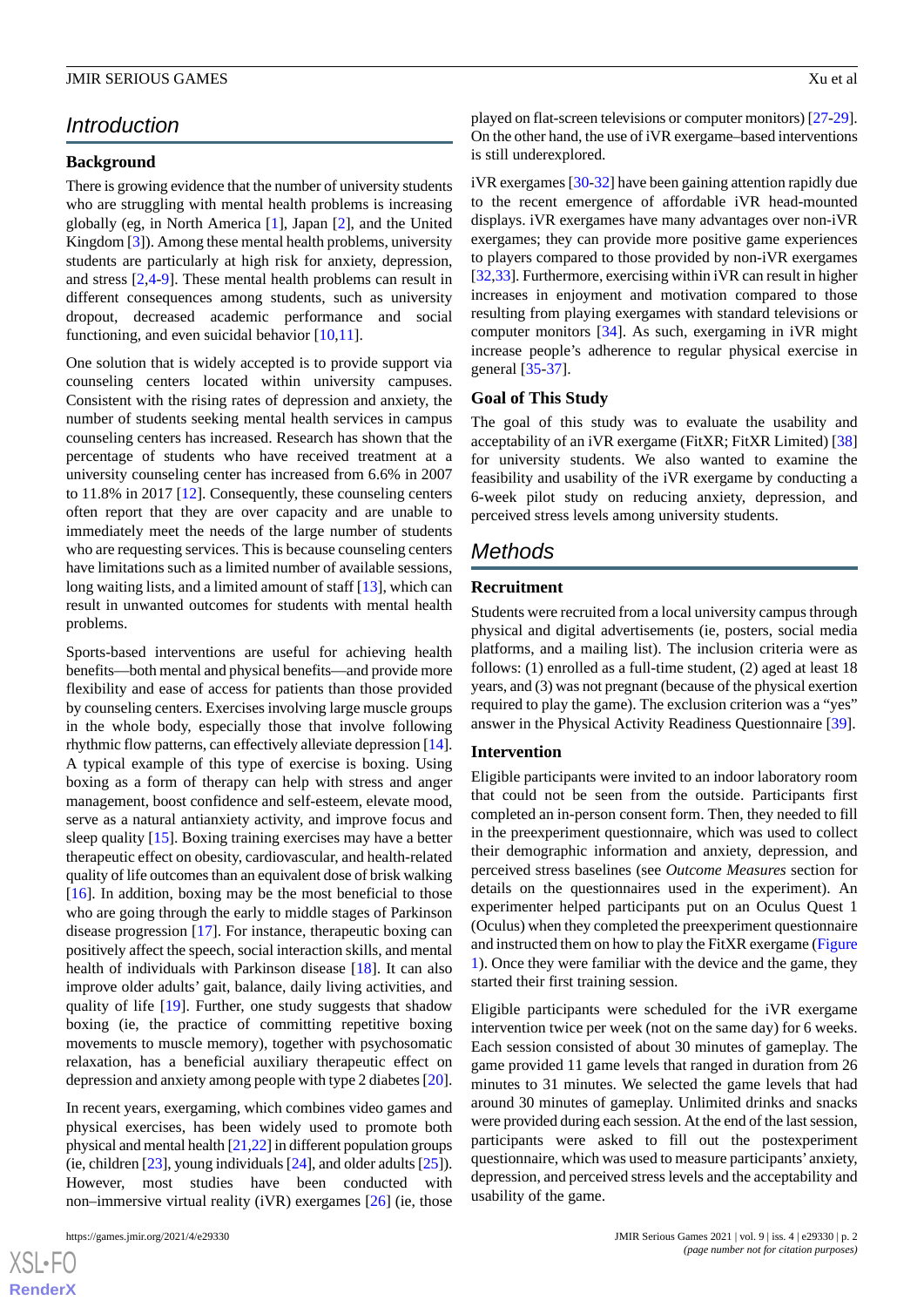FitXR was selected because (1) it is a boxing-inspired iVR fitness game; (2) it involves a great number of jabs, uppercuts, defensive actions (ie, cover-ups), squats, and leftward and rightward movements; (3) it involves few rotational movements, which is helpful for potentially avoiding motion sickness [[40\]](#page-6-10); and (4) it provides several unique training sessions from which players can choose. To play the game successfully, players need to perform several punching combos (jab or uppercut) on sphere objects and avoid getting hit by blocks by performing squats and lunges.

<span id="page-2-0"></span>**Figure 1.** (A) An example of a participant playing the immersive virtual reality exergame by using the Oculus Quest 1 (Oculus). (B) A screenshot of the exergame.



#### **Outcome Measures**

## *Anxiety*

The Beck Anxiety Inventory (BAI) [\[41](#page-6-11)] is a 21-item self-report scale that ranges from 0 to 63, with higher scores indicating more severe anxiety. The BAI has achieved a Cronbach  $\alpha$  of .92, thereby demonstrating its internal consistency [\[41](#page-6-11),[42\]](#page-6-12). A review paper on anxiety questionnaires indicated that the BAI is suitable for the general population, has good reliability, and has moderate validity [[43\]](#page-6-13). Further, the BAI has been used in studies dealing with exercise [[44](#page-6-14)[-46](#page-6-15)] and in exergame studies [[22\]](#page-5-14).

#### *Depression*

We measured depression levels by using the Beck Depression Inventory-II (BDI-II) [[47\]](#page-6-16), which consists of a 21-item self-report scale that ranges from 0 to 63, with higher scores indicating more severe depression. This scale has a Cronbach α coefficient of .92 and a test-retest reliability value of 0.93. A review paper on depression questionnaires indicated that the BDI-II is suitable for the general population, and it has excellent reliability and good validity [[48\]](#page-6-17). The BDI-II has been used in studies dealing with exercise [\[44](#page-6-14),[45](#page-6-18)[,49](#page-6-19)].

#### *Perceived Stress*

Perceived stress levels were measured via the widely used Perceived Stress Scale [\[50\]](#page-7-0), which consists of 14 items questions with scores that range from 0 (never) to 4 (very often). This questionnaire has been used in studies dealing with exercise [[45](#page-6-18)[,51](#page-7-1),[52\]](#page-7-2) and with exergame-based interventions [[53,](#page-7-3)[54](#page-7-4)].

#### *Usability and Acceptability*

Usability and acceptability were only tested at the end of the last session via self-reported questionnaires. Usability was measured by using the System Usability Scale (SUS). SUS scores range between 0 and 100; 100 represents the best usability, and a score of  $\geq 68$  is considered positive [[55\]](#page-7-5).

We measured acceptability and satisfaction with the following items, which were answered by using a 5-point Likert scale (1 indicated "extremely disagree" and 5 indicated "extremely agree"): "I was satisfied with FitXR experience," "I would play FitXR again in the future," and "I would recommend FitXR to a friend." Finally, we asked the participants the following questions: "How often would you play FitXR per week" and "How long would you play FitXR each day?"

#### **Statistical Power and Analysis**

Analyses were performed by using SPSS version 24.0 (IBM Corporation). The normality of the data was tested by using Shapiro-Wilk tests. We used 2-tailed paired *t* tests, in which time (week 1: pretest; week 6: posttest) was used as the within-subjects variable, if the differences in the dependent variable between pretest and posttest times were normally distributed. Otherwise, the Wilcoxon signed-ranks test was used.

# *Results*

#### **Participants' Characteristics**

A total of 31 participants volunteered to take part in this study, and in the end, 15 completed it. The reasons for dropout included urgent family reasons (n=1); health-related reasons, such as discomfort due to menstrual periods (n=2); high coursework workloads (n=2); complaints that the selected game was not as good as expected  $(n=2)$ ; the belief that the exertion level of the game was too high  $(n=2)$ ; and physical reasons  $(n=1)$ . Further, 6 people did not provide a reason for dropping out. [Table 1](#page-3-0) shows the demographics of the participants and their experience with iVR and exergames.

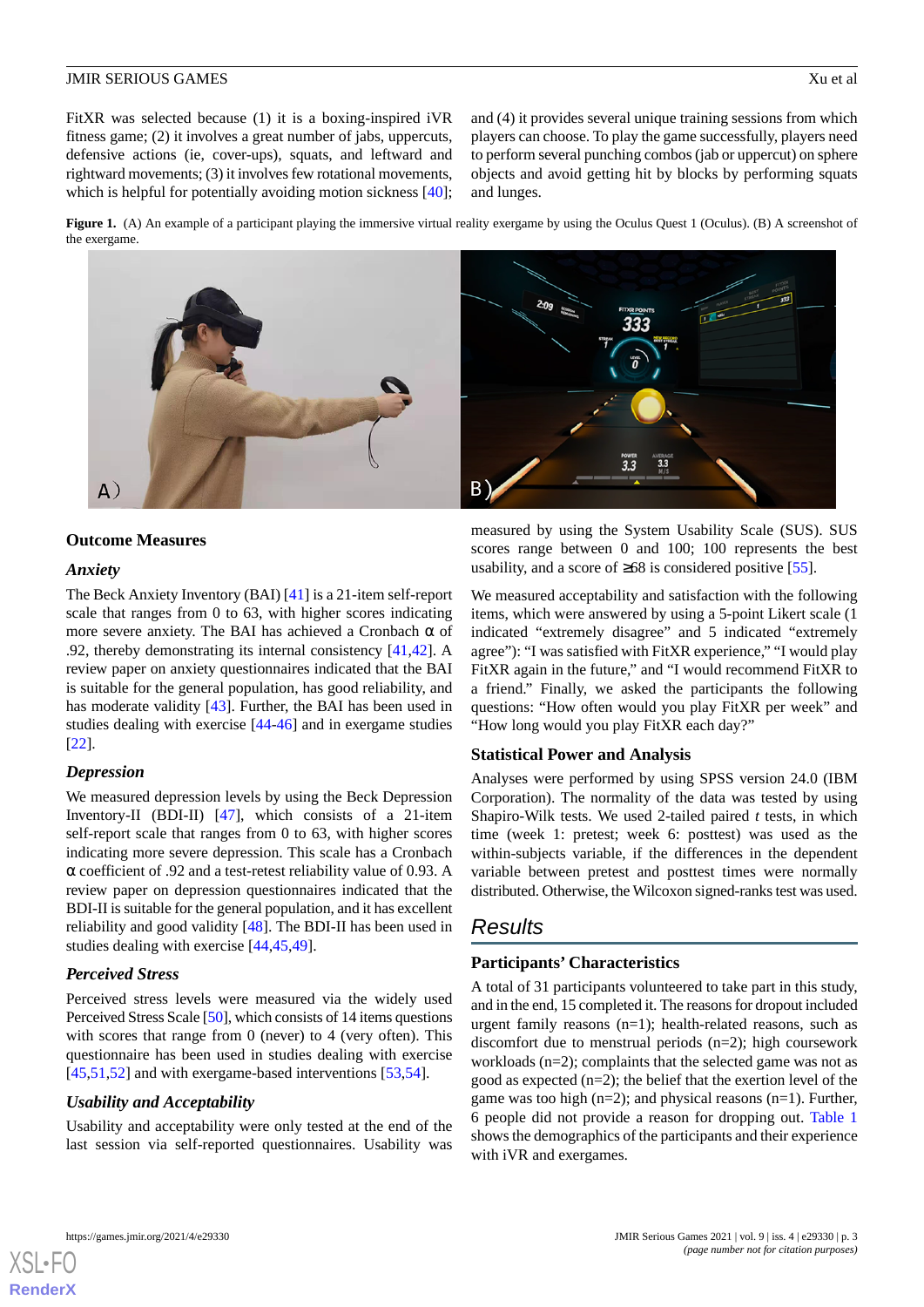<span id="page-3-0"></span>**Table 1.** Characteristics of the study participants.

| Characteristic                                                                            | Value      |
|-------------------------------------------------------------------------------------------|------------|
| Students, n (number of males)                                                             | 15(8)      |
| Age (years), mean (SD)                                                                    | 19.1(0.96) |
| BMI, mean (SD)                                                                            | 21.7(2.98) |
| Participants who had self-reported experience with exergames, n                           | 7          |
| Frequent user (daily or weekly)                                                           |            |
| Participants who had self-reported experience with iVR <sup>a</sup> HMDs <sup>b</sup> , n | 7          |
| Frequent user (daily or weekly)                                                           | $\theta$   |

<sup>a</sup>iVR: immersive virtual reality.

<sup>b</sup>HMD: head-mounted display.

### **Evaluation Outcomes**

### *BAI—Anxiety*

The mean anxiety score for the pretest was 4.87 (SD 3.98), and the mean anxiety score for the posttest was 5.40 (SD 5.41). The results of the 2-tailed paired samples *t* test showed that there was no significant difference between the pretest and posttest scores for anxiety  $(t_{14}=-0.541; P=.60)$ .

# *BDI-II—Depression*

The mean depression score for the pretest was 8.33 (SD 5.98), and the mean depression score for the posttest was 5.40 (SD 5.14). The Wilcoxon signed-rank test indicated that the posttest depression scores were significantly lower than the pretest depression scores (*Z*=−2.526; *P*=.01) and that the intervention had a large effect on depression (effect size: *r*=−0.652). Overall, after playing the iVR boxing exergame for 6 weeks, the university students in this study reported being less depressed.

# *Perceived Stress*

The mean perceived stress score for the pretest was 16.87 (SD 4.88), and the mean perceived stress score for the posttest was 16.13 (SD 5.81). A 2-tailed paired *t*test indicated that there was no significant difference between the pretest and posttest scores  $(t_{14}=0.564; P=.58)$ .

# *Usability and Acceptability*

The SUS has a range of 0 to 100 and is used to rate the usability of an application. A score of ≥68 is deemed to be positive (ie, scores of 68: okay; scores of 68-80.3: good; scores of >80.3: excellent). The participants rated FitXR with a mean SUS score of 79.5 (SD 9.51); 7 participants rated it as excellent, another 7 rated it as good, and 1 rated it as poor. The highest SUS score was 97.5, while the lowest SUS score was 57.5.

With regard to the three satisfaction items, participants gave a mean score of 4.33 (SD 0.62) to the "I was satisfied with FitXR experience" item; 6 participants gave an "extremely agree" rating, 8 participants gave an "agree" rating, and 1 participant gave a "neutral" rating. As for the "I would play FitXR again in the future" item, participants gave an average score of 4.27 (SD 0.59); 5 participants gave an "extremely agree" rating, 9 participants gave an "agree" rating, and 1 participant gave a "neutral" rating. With regard to the "I would recommend FitXR

[XSL](http://www.w3.org/Style/XSL)•FO **[RenderX](http://www.renderx.com/)**

to a friend" item, participants gave an average score of 4 (SD 9.26); 5 participants gave an "extremely agree" rating, 6 participants gave an "agree" rating, 3 participants gave a "neutral" rating, and 1 participant gave a "disagree" rating.

Lastly, participants indicated that they would like to play FitXR for an average of 3.87 days (SD 1.06 days) per week and would play the game for an average of 35 minutes (SD 25.93 minutes) each day.

# *Discussion*

# **Principal Results**

This study investigated the usability and acceptability of a boxing iVR exergame–based training intervention among university students and evaluated the intervention's feasibility in a 6-week training program for reducing anxiety, depression, and perceived stress levels. The results of this pilot study show (1) that the FitXR iVR exergame was perceived to have good usability (ie, good usability scores) and was highly acceptable among university students, and (2) that playing the iVR boxing exergame for 6 weeks (ie, 2 sessions per week; 30 minutes per session) would likely reduce depression levels among university students.

# **Comparison With Prior Work**

There is evidence that exergames can significantly improve depression among people with depression (ie, among adults [[56\]](#page-7-6) and older adults [[22,](#page-5-14)[57](#page-7-7),[58\]](#page-7-8)). The literature also suggests that exergames can improve depression in healthy subjects. For instance, depression among healthy older adults improved after playing Wii Fit (Nintendo) exergames twice per week for 4 weeks [[59\]](#page-7-9); participants in the control group who participated in an education program for the same duration did not experience such improvements. A recent review also suggested that iVR therapies are effective in supporting the treatment of anxiety and depression [\[60](#page-7-10)].

Although university students are at high risk for mental issues [[2](#page-4-1)[,4-](#page-5-0)[9\]](#page-5-1), limited research has looked into using exergames to promote health among university students. A previous study suggested that playing a virtual reality exergame 3 times per week for 6 weeks could improve depression in healthy university students [\[61](#page-7-11)]. Our results also support this finding, as the depression scores measured by the BDI-II further decreased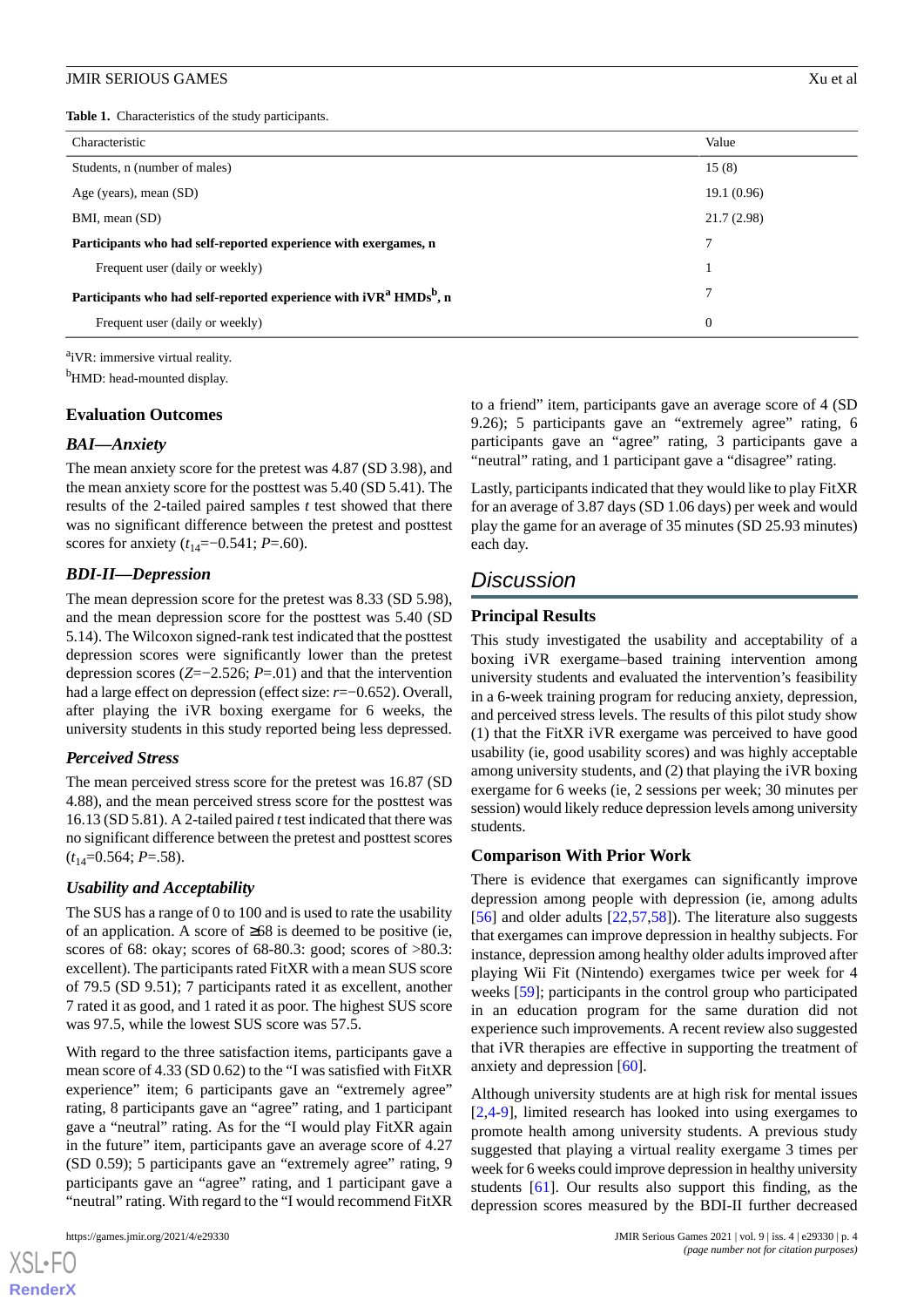after participants played the iVR head-mounted display–based exergame for 6 weeks (pretest score: 8.33; posttest score: 5.40). However, we failed to obtain results that reflected whether playing an exergame could improve anxiety among healthy university students [\[61](#page-7-11)].

In terms of perceived stress, Huang et al [\[54](#page-7-4)] conducted a study to explore how playing exergames impacts the mood states (including perceived stress) of healthy university students and staff. They found that playing exergames for 30 consecutive minutes each week for 2 weeks could reduce perceived stress levels. Cutter et al [\[53](#page-7-3)] conducted an 8-week trial in which methadone-maintained patients played an exergame 5 times per week (session duration ranged from 20 to 25 minutes per session). They found that the exergame could reduce perceived stress levels. However, we could not obtain similar results for perceived stress.

Viana et al [\[62](#page-7-12)] found that playing an exergame (even for only 1 session) seemed to be a useful method for reducing state anxiety in healthy women. However, this is also not supported by our study on an iVR exergame.

With regard to usability, FitXR, in line with other exergames such as SliverFit (SUS score: mean 87.0) [\[63](#page-7-13)] and the rehabilitation exergame (SUS score: mean 89.6) developed by Uzor and Baillie [[64\]](#page-7-14), was rated with a good usability score (mean 79.5). This indicates that players can learn how to play and use the game quickly and that the game is very easy to use.

In line with a study by Yunus et al [\[61](#page-7-11)], we observed that university students were willing to accept playing an iVR-based exergame as a form of exercise. FitXR was perceived to be acceptable, and the majority of our participants (11/15, 73%) were glad to recommend FitXR to their friends.

The retention rate of our study was 48% (15/31). Furthermore, even though only about half of the participants (15/31, 48%) completed this study, the participants who dropped out mainly

did so due to personal reasons  $(n=5)$ , and only a few  $(n=2)$ complained that the game was not as good as expected. These data provide further insight into the potential of using the iVR exergame as an intervention for studying mental health among university students.

# **Limitations and Future Work**

There are 2 main limitations in this study. First, the lack of a control group did not allow for comparisons with people who undergo traditional therapy or do not undergo therapy at all. Since this pilot study has confirmed the feasibility of using the iVR exergame to reduce depression levels, it is worth conducting future studies on the impacts that iVR exergames have on health. Such studies could, for instance, use a more established study design, such as a randomized controlled trial involving people who undergo traditional therapy and a control group (people who do not undergo therapy). Second, no follow-up tests were conducted after the experiment. Therefore, it is unclear if and how long the observed benefits were maintained.

Like many other studies on usability and acceptability [\[65](#page-7-15)], we tested the exergame in a supervised environment. Future work could test the game in an unsupervised setting. In addition, we aim to develop our own iVR exergame prototype involving individualized and personalized features, such as avatars, environments, and behaviors, to improve gameplay engagement further [[66,](#page-7-16)[67](#page-7-17)].

# **Conclusions**

In this study, we investigated whether playing an iVR exergame for over 6 weeks could improve university students' mental health (anxiety, depression, and perceived stress). We also explored the acceptability of the game and its usability. Our results indicated that the exergame has a good usability score and is highly acceptable among university students as a form of exercise. In addition, our findings showed that playing the exergame twice per week for 6 weeks can reduce depression scores among healthy university students.

# **Acknowledgments**

The authors thank the participants for their time and the reviewers for their insightful comments that helped improve this paper. This work was supported in part by the Xi'an Jiaotong-Liverpool University (XJTLU) Key Special Fund (grant KSF-A-03), XJTLU Research Development Fund, and Massey University Strategic Research Excellence Fund Grant.

# <span id="page-4-0"></span>**Conflicts of Interest**

<span id="page-4-1"></span>None declared.

#### **References**

- <span id="page-4-2"></span>1. LeViness P, Bershad C, Gorman K, Braun L, Murray T. The Association for University and College Counseling Center Directors Annual Survey 2018. Association for University and College Counseling Center Directors. URL: [https://www.](https://www.aucccd.org/assets/documents/Survey/2018%20aucccd%20survey-public-revised.pdf) [aucccd.org/assets/documents/Survey/2018%20aucccd%20survey-public-revised.pdf](https://www.aucccd.org/assets/documents/Survey/2018%20aucccd%20survey-public-revised.pdf) [accessed 2020-01-26]
- 2. Tomoda A, Mori K, Kimura M, Takahashi T, Kitamura T. One-year prevalence and incidence of depression among first-year university students in Japan: a preliminary study. Psychiatry Clin Neurosci 2000 Oct;54(5):583-588 [\[FREE Full text](https://onlinelibrary.wiley.com/resolve/openurl?genre=article&sid=nlm:pubmed&issn=1323-1316&date=2000&volume=54&issue=5&spage=583)] [doi: [10.1046/j.1440-1819.2000.00757.x\]](http://dx.doi.org/10.1046/j.1440-1819.2000.00757.x) [Medline: [11043810\]](http://www.ncbi.nlm.nih.gov/entrez/query.fcgi?cmd=Retrieve&db=PubMed&list_uids=11043810&dopt=Abstract)
- 3. Singleton N, Bumpstead R, O'Brien M, Lee A, Meltzer H. Psychiatric morbidity among adults living in private households, 2000. Int Rev Psychiatry 2003;15(1-2):65-73. [doi: [10.1080/0954026021000045967\]](http://dx.doi.org/10.1080/0954026021000045967) [Medline: [12745312\]](http://www.ncbi.nlm.nih.gov/entrez/query.fcgi?cmd=Retrieve&db=PubMed&list_uids=12745312&dopt=Abstract)

[XSL](http://www.w3.org/Style/XSL)•FO **[RenderX](http://www.renderx.com/)**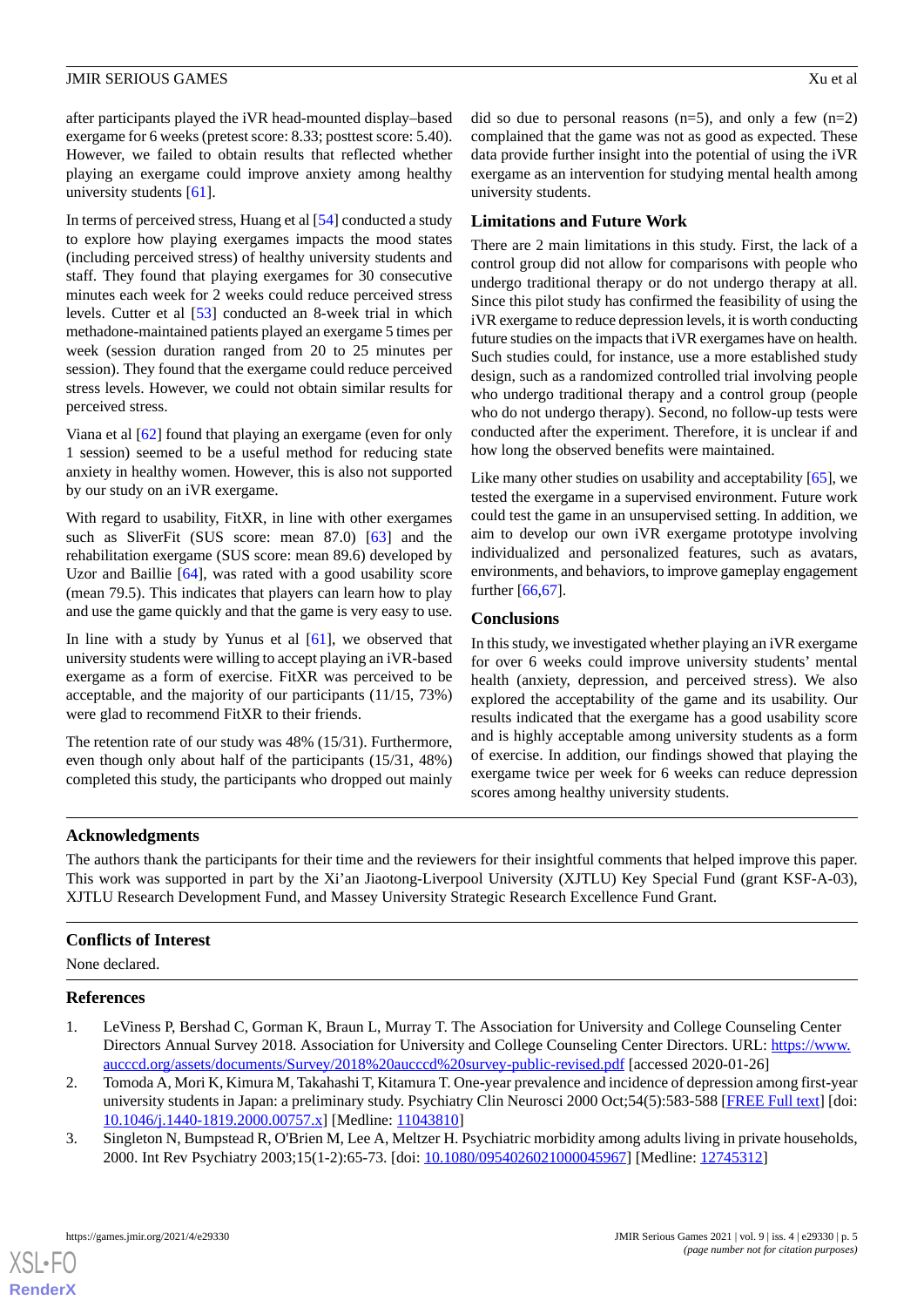- <span id="page-5-0"></span>4. Nerdrum P, Rustøen T, Rønnestad MH. Student psychological distress: A psychometric study of 1750 Norwegian 1st - year undergraduate students. Scandinavian Journal of Educational Research 2007 Jan 24;50(1):95-109. [doi: [10.1080/00313830500372075\]](http://dx.doi.org/10.1080/00313830500372075)
- 5. Ovuga E, Boardman J, Wasserman D. Undergraduate student mental health at Makerere University, Uganda. World Psychiatry 2006 Feb;5(1):51-52 [\[FREE Full text](https://onlinelibrary.wiley.com/resolve/openurl?genre=article&sid=nlm:pubmed&issn=1723-8617&date=2006&volume=5&issue=1&spage=51)] [Medline: [16757997](http://www.ncbi.nlm.nih.gov/entrez/query.fcgi?cmd=Retrieve&db=PubMed&list_uids=16757997&dopt=Abstract)]
- 6. Stewart-Brown S, Evans J, Patterson J, Petersen S, Doll H, Balding J, et al. The health of students in institutes of higher education: an important and neglected public health problem? J Public Health Med 2000 Dec;22(4):492-499. [doi: [10.1093/pubmed/22.4.492\]](http://dx.doi.org/10.1093/pubmed/22.4.492) [Medline: [11192277\]](http://www.ncbi.nlm.nih.gov/entrez/query.fcgi?cmd=Retrieve&db=PubMed&list_uids=11192277&dopt=Abstract)
- 7. Rith-Najarian LR, Boustani MM, Chorpita BF. A systematic review of prevention programs targeting depression, anxiety, and stress in university students. J Affect Disord 2019 Oct 01;257:568-584. [doi: [10.1016/j.jad.2019.06.035](http://dx.doi.org/10.1016/j.jad.2019.06.035)] [Medline: [31326690](http://www.ncbi.nlm.nih.gov/entrez/query.fcgi?cmd=Retrieve&db=PubMed&list_uids=31326690&dopt=Abstract)]
- <span id="page-5-1"></span>8. Voelker R. Mounting student depression taxing campus mental health services. JAMA 2003 Apr;289(16):2055-2056. [doi: [10.1001/jama.289.16.2055\]](http://dx.doi.org/10.1001/jama.289.16.2055) [Medline: [12709447\]](http://www.ncbi.nlm.nih.gov/entrez/query.fcgi?cmd=Retrieve&db=PubMed&list_uids=12709447&dopt=Abstract)
- <span id="page-5-2"></span>9. Wong JGWS, Cheung EPT, Chan KKC, Ma KKM, Tang SW. Web-based survey of depression, anxiety and stress in first-year tertiary education students in Hong Kong. Aust N Z J Psychiatry 2006 Sep;40(9):777-782. [doi: [10.1080/j.1440-1614.2006.01883.x\]](http://dx.doi.org/10.1080/j.1440-1614.2006.01883.x) [Medline: [16911753\]](http://www.ncbi.nlm.nih.gov/entrez/query.fcgi?cmd=Retrieve&db=PubMed&list_uids=16911753&dopt=Abstract)
- <span id="page-5-3"></span>10. Keyes CLM, Eisenberg D, Perry GS, Dube SR, Kroenke K, Dhingra SS. The relationship of level of positive mental health with current mental disorders in predicting suicidal behavior and academic impairment in college students. J Am Coll Health 2012;60(2):126-133. [doi: [10.1080/07448481.2011.608393\]](http://dx.doi.org/10.1080/07448481.2011.608393) [Medline: [22316409\]](http://www.ncbi.nlm.nih.gov/entrez/query.fcgi?cmd=Retrieve&db=PubMed&list_uids=22316409&dopt=Abstract)
- <span id="page-5-4"></span>11. Salzer MS. A comparative study of campus experiences of college students with mental illnesses versus a general college sample. J Am Coll Health 2012;60(1):1-7. [doi: [10.1080/07448481.2011.552537\]](http://dx.doi.org/10.1080/07448481.2011.552537) [Medline: [22171723\]](http://www.ncbi.nlm.nih.gov/entrez/query.fcgi?cmd=Retrieve&db=PubMed&list_uids=22171723&dopt=Abstract)
- <span id="page-5-5"></span>12. Lipson SK, Lattie EG, Eisenberg D. Increased rates of mental health service utilization by U.S. college students: 10-year population-level trends (2007-2017). Psychiatr Serv 2019 Jan 01;70(1):60-63 [\[FREE Full text\]](http://europepmc.org/abstract/MED/30394183) [doi: [10.1176/appi.ps.201800332\]](http://dx.doi.org/10.1176/appi.ps.201800332) [Medline: [30394183\]](http://www.ncbi.nlm.nih.gov/entrez/query.fcgi?cmd=Retrieve&db=PubMed&list_uids=30394183&dopt=Abstract)
- <span id="page-5-6"></span>13. Lattie E, Cohen KA, Winquist N, Mohr DC. Examining an app-based mental health self-care program, IntelliCare for college students: Single-arm pilot study. JMIR Ment Health 2020 Oct 10;7(10):e21075 [[FREE Full text\]](https://mental.jmir.org/2020/10/e21075/) [doi: [10.2196/21075\]](http://dx.doi.org/10.2196/21075) [Medline: [33037874](http://www.ncbi.nlm.nih.gov/entrez/query.fcgi?cmd=Retrieve&db=PubMed&list_uids=33037874&dopt=Abstract)]
- <span id="page-5-8"></span><span id="page-5-7"></span>14. Steptoe A, Bolton J. The short-term influence of high and low intensity physical exercise on mood. Psychol Health 1988 Apr;2(2):91-106. [doi: [10.1080/08870448808400346](http://dx.doi.org/10.1080/08870448808400346)]
- 15. Shosha M. A brief introduction to therapeutic boxing. International Journal of Physiology, Nutrition and Physical Education 2020;5(2):29-31 [[FREE Full text](https://www.journalofsports.com/pdf/2020/vol5issue2/PartA/5-2-19-282.pdf)] [doi: [10.22271/journalofsport.2020.v5.i2a.1977\]](http://dx.doi.org/10.22271/journalofsport.2020.v5.i2a.1977)
- <span id="page-5-9"></span>16. Cheema BS, Davies TB, Stewart M, Papalia S, Atlantis E. The feasibility and effectiveness of high-intensity boxing training versus moderate-intensity brisk walking in adults with abdominal obesity: a pilot study. BMC Sports Sci Med Rehabil 2015 Jan 16;7:3 [[FREE Full text](https://bmcsportsscimedrehabil.biomedcentral.com/articles/10.1186/2052-1847-7-3)] [doi: [10.1186/2052-1847-7-3\]](http://dx.doi.org/10.1186/2052-1847-7-3) [Medline: [25973207](http://www.ncbi.nlm.nih.gov/entrez/query.fcgi?cmd=Retrieve&db=PubMed&list_uids=25973207&dopt=Abstract)]
- <span id="page-5-11"></span><span id="page-5-10"></span>17. Morris ME, Ellis TD, Jazayeri D, Heng H, Thomson A, Balasundaram AP, et al. Boxing for Parkinson's disease: Has implementation accelerated beyond current evidence? Front Neurol 2019 Dec 04;10:1222 [\[FREE Full text\]](https://doi.org/10.3389/fneur.2019.01222) [doi: [10.3389/fneur.2019.01222](http://dx.doi.org/10.3389/fneur.2019.01222)] [Medline: [31866923](http://www.ncbi.nlm.nih.gov/entrez/query.fcgi?cmd=Retrieve&db=PubMed&list_uids=31866923&dopt=Abstract)]
- <span id="page-5-13"></span><span id="page-5-12"></span>18. Meinert R, Hatkevich B. The effect of community-based therapeutic boxing on the speech, social interaction skills, and mental health of individuals with Parkinson's disease. Am J Occup Ther 2019 Aug 01;73(4\_Supplement\_1):7311515312p1. [doi: [10.5014/ajot.2019.73s1-po5059](http://dx.doi.org/10.5014/ajot.2019.73s1-po5059)]
- 19. Long T, Robertson T. Foundations of Therapeutic Recreation. Champaign, Illinois: Human Kinetics; 2007.
- <span id="page-5-14"></span>20. Zheng Y, Zhou Y, Lai Q. Effects of twenty-four move shadow boxing combined with psychosomatic relaxation on depression and anxiety in patients with type-2 diabetes. Psychiatr Danub 2015 Jun;27(2):174-179 [[FREE Full text](http://www.psychiatria-danubina.com/UserDocsImages/pdf/dnb_vol27_no2/dnb_vol27_no2_174.pdf)] [Medline: [26057313\]](http://www.ncbi.nlm.nih.gov/entrez/query.fcgi?cmd=Retrieve&db=PubMed&list_uids=26057313&dopt=Abstract)
- <span id="page-5-15"></span>21. Pluchino A, Lee SY, Asfour S, Roos BA, Signorile JF. Pilot study comparing changes in postural control after training using a video game balance board program and 2 standard activity-based balance intervention programs. Arch Phys Med Rehabil 2012 Jul;93(7):1138-1146. [doi: [10.1016/j.apmr.2012.01.023](http://dx.doi.org/10.1016/j.apmr.2012.01.023)] [Medline: [22414490](http://www.ncbi.nlm.nih.gov/entrez/query.fcgi?cmd=Retrieve&db=PubMed&list_uids=22414490&dopt=Abstract)]
- <span id="page-5-16"></span>22. Rosenberg D, Depp CA, Vahia IV, Reichstadt J, Palmer BW, Kerr J, et al. Exergames for subsyndromal depression in older adults: a pilot study of a novel intervention. Am J Geriatr Psychiatry 2010 Mar;18(3):221-226 [[FREE Full text](http://europepmc.org/abstract/MED/20173423)] [doi: [10.1097/JGP.0b013e3181c534b5\]](http://dx.doi.org/10.1097/JGP.0b013e3181c534b5) [Medline: [20173423](http://www.ncbi.nlm.nih.gov/entrez/query.fcgi?cmd=Retrieve&db=PubMed&list_uids=20173423&dopt=Abstract)]
- <span id="page-5-17"></span>23. Hernandez HA, Ye Z, Graham TCN, Fehlings D, Switzer L. Designing action-based exergames for children with cerebral palsy. 2013 Apr 27 Presented at: CHI '13: CHI Conference on Human Factors in Computing Systems; April 27 to May 2, 2013; Paris, France p. 1261-1270. [doi: [10.1145/2470654.2466164\]](http://dx.doi.org/10.1145/2470654.2466164)
- <span id="page-5-18"></span>24. Street TD, Lacey SJ, Langdon RR. Gaming your way to health: A systematic review of exergaming programs to increase health and exercise behaviors in adults. Games Health J 2017 Jun;6(3):136-146. [doi: [10.1089/g4h.2016.0102](http://dx.doi.org/10.1089/g4h.2016.0102)] [Medline: [28448175](http://www.ncbi.nlm.nih.gov/entrez/query.fcgi?cmd=Retrieve&db=PubMed&list_uids=28448175&dopt=Abstract)]
- 25. Xu W, Liang HN, Baghaei N, Berberich BW, Yue Y. Health benefits of digital videogames for the aging population: A systematic review. Games Health J 2020 Dec;9(6):389-404. [doi: [10.1089/g4h.2019.0130\]](http://dx.doi.org/10.1089/g4h.2019.0130) [Medline: [32589482\]](http://www.ncbi.nlm.nih.gov/entrez/query.fcgi?cmd=Retrieve&db=PubMed&list_uids=32589482&dopt=Abstract)
- 26. Zeng N, Pope Z, Lee JE, Gao Z. Virtual reality exercise for anxiety and depression: A preliminary review of current research in an emerging field. J Clin Med 2018 Mar 04;7(3):42 [[FREE Full text](https://www.mdpi.com/resolver?pii=jcm7030042)] [doi: [10.3390/jcm7030042\]](http://dx.doi.org/10.3390/jcm7030042) [Medline: [29510528](http://www.ncbi.nlm.nih.gov/entrez/query.fcgi?cmd=Retrieve&db=PubMed&list_uids=29510528&dopt=Abstract)]

[XSL](http://www.w3.org/Style/XSL)•FO **[RenderX](http://www.renderx.com/)**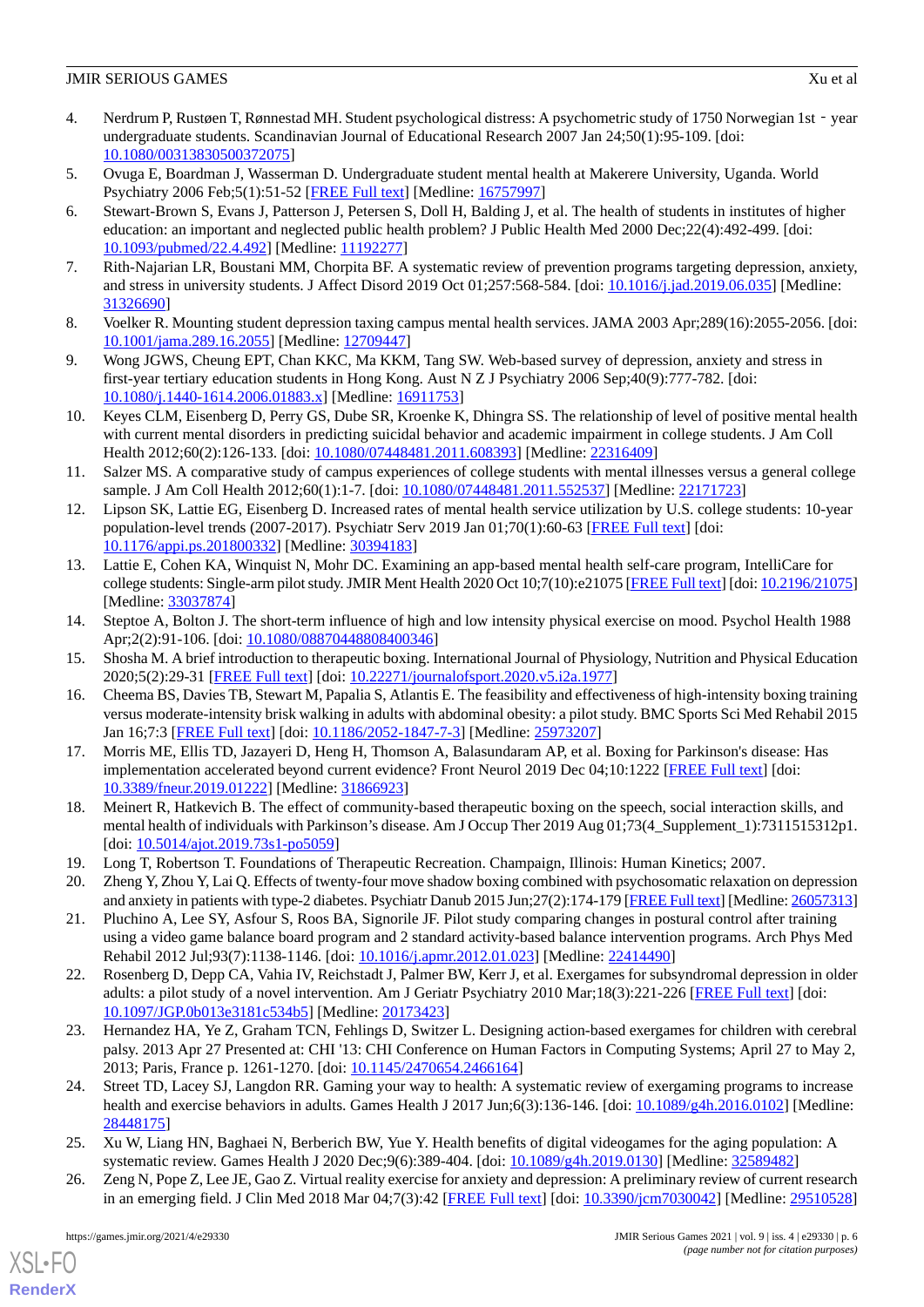- <span id="page-6-0"></span>27. Huang HC, Nguyen HV, Cheng TCE, Wong MK, Chiu HY, Yang YH, et al. A randomized controlled trial on the role of enthusiasm about exergames: Players' perceptions of exercise. Games Health J 2019 Jun;8(3):220-226. [doi: [10.1089/g4h.2018.0057\]](http://dx.doi.org/10.1089/g4h.2018.0057) [Medline: [30418041\]](http://www.ncbi.nlm.nih.gov/entrez/query.fcgi?cmd=Retrieve&db=PubMed&list_uids=30418041&dopt=Abstract)
- <span id="page-6-1"></span>28. da Silva Alves R, Iunes DH, de Carvalho JM, Menezes FDS, Silva AM, Borges JBC, et al. Effects of exergaming on quality of life in cancer patients. Games Health J 2018 Nov 30;7(6):385-392. [doi: [10.1089/g4h.2017.0174](http://dx.doi.org/10.1089/g4h.2017.0174)]
- 29. Gao Y, Mandryk RL. GrabApple: The design of a casual exergame. In: Entertainment Computing ICEC 2011. 2011 Oct Presented at: 10th International Conference on Entertainment Computing; October 5-8, 2011; Vancouver, Canada p. 35-46. [doi: [10.1007/978-3-642-24500-8\\_5\]](http://dx.doi.org/10.1007/978-3-642-24500-8_5)
- <span id="page-6-2"></span>30. Xu W, Liang HN, Yu Y, Monteiro D, Hasan K, Fleming C. Assessing the effects of a full-body motion-based exergame in virtual reality. 2019 Jun Presented at: Chinese CHI 2019: The seventh International Symposium of Chinese CHI; June 27-30, 2019; Xiamen, China p. 1-6. [doi: [10.1145/3332169.3333574\]](http://dx.doi.org/10.1145/3332169.3333574)
- <span id="page-6-3"></span>31. Xu W, Liang HN, He Q, Li X, Yu K, Chen Y. Results and guidelines from a repeated-measures design experiment comparing standing and seated full-body gesture-based immersive virtual reality exergames: Within-subjects evaluation. JMIR Serious Games 2020 Jul 27;8(3):e17972 [[FREE Full text](https://games.jmir.org/2020/3/e17972/)] [doi: [10.2196/17972\]](http://dx.doi.org/10.2196/17972) [Medline: [32716004\]](http://www.ncbi.nlm.nih.gov/entrez/query.fcgi?cmd=Retrieve&db=PubMed&list_uids=32716004&dopt=Abstract)
- <span id="page-6-4"></span>32. Xu W, Liang HN, Yu K, Baghaei N. Effect of gameplay uncertainty, display type, and age on virtual reality exergames. 2021 May Presented at: CHI '21: CHI Conference on Human Factors in Computing Systems; May 8-13, 2021; Yokohama, Japan p. 1-14. [doi: [10.1145/3411764.3445801](http://dx.doi.org/10.1145/3411764.3445801)]
- <span id="page-6-5"></span>33. Xu W, Liang HN, Zhang Z, Baghaei N. Studying the effect of display type and viewing perspective on user experience in virtual reality exergames. Games Health J 2020 Dec;9(6):405-414. [doi: [10.1089/g4h.2019.0102](http://dx.doi.org/10.1089/g4h.2019.0102)] [Medline: [32074463\]](http://www.ncbi.nlm.nih.gov/entrez/query.fcgi?cmd=Retrieve&db=PubMed&list_uids=32074463&dopt=Abstract)
- <span id="page-6-6"></span>34. Farrow M, Lutteroth C, Rouse PC, Bilzon JLJ. Virtual-reality exergaming improves performance during high-intensity interval training. Eur J Sport Sci 2019 Jul;19(6):719-727. [doi: [10.1080/17461391.2018.1542459\]](http://dx.doi.org/10.1080/17461391.2018.1542459) [Medline: [30403927](http://www.ncbi.nlm.nih.gov/entrez/query.fcgi?cmd=Retrieve&db=PubMed&list_uids=30403927&dopt=Abstract)]
- <span id="page-6-7"></span>35. Frederick CM, Ryan RM. Differences in motivation for sport and exercise and their relations with participation and mental health. J Sport Behav 1993;16(3):124-146 [[FREE Full text](http://selfdeterminationtheory.org/SDT/documents/1993_FrederickRyan_Differencesinmotivation.pdf)]
- 36. Ryan RM, Frederick CM, Lepes D, Rubio N, Sheldon KM. Intrinsic motivation and exercise adherence. Int J Sport Psychol 1997;28:335-354 [\[FREE Full text\]](https://selfdeterminationtheory.org/SDT/documents/1997_RyanFrederickLepesRubioSheldon.pdf)
- <span id="page-6-9"></span><span id="page-6-8"></span>37. Alexandris K, Tsorbatzoudis C, Grouios G. Perceived constraints on recreational sport participation: Investigating their relationship with intrinsic motivation, extrinsic motivation and amotivation. J Leis Res 2017 Dec 13;34(3):233-252. [doi: [10.1080/00222216.2002.11949970\]](http://dx.doi.org/10.1080/00222216.2002.11949970)
- <span id="page-6-10"></span>38. FitXR - Exercise you'll love. FitXR Limited. URL: <https://fitxr.com/> [accessed 2020-04-02]
- <span id="page-6-11"></span>39. Thomas S, Reading J, Shephard RJ. Revision of the physical activity readiness questionnaire (PAR-Q). Can J Sport Sci 1992 Dec;17(4):338-345. [Medline: [1330274\]](http://www.ncbi.nlm.nih.gov/entrez/query.fcgi?cmd=Retrieve&db=PubMed&list_uids=1330274&dopt=Abstract)
- <span id="page-6-12"></span>40. Keshavarz B, Hecht H. Axis rotation and visually induced motion sickness: the role of combined roll, pitch, and yaw motion. Aviat Space Environ Med 2011 Nov;82(11):1023-1029. [doi: [10.3357/asem.3078.2011](http://dx.doi.org/10.3357/asem.3078.2011)] [Medline: [22097636](http://www.ncbi.nlm.nih.gov/entrez/query.fcgi?cmd=Retrieve&db=PubMed&list_uids=22097636&dopt=Abstract)]
- <span id="page-6-13"></span>41. Beck AT, Epstein N, Brown G, Steer RA. An inventory for measuring clinical anxiety: psychometric properties. J Consult Clin Psychol 1988 Dec;56(6):893-897. [doi: [10.1037//0022-006x.56.6.893\]](http://dx.doi.org/10.1037//0022-006x.56.6.893) [Medline: [3204199\]](http://www.ncbi.nlm.nih.gov/entrez/query.fcgi?cmd=Retrieve&db=PubMed&list_uids=3204199&dopt=Abstract)
- <span id="page-6-14"></span>42. Halfaker DA, Akeson ST, Hathcock DR, Mattson C, Wunderlich TL. 3 - Psychological aspects of pain. In: Lennard TA, Walkowski S, Singla AK, Vivian DG, editors. Pain Procedures in Clinical Practice (Third Edition). Philadelphia, Pennsylvania: Elsevier Inc; 2011:13-22. [doi: [10.1016/B978-1-4160-3779-8.10003-X\]](http://dx.doi.org/10.1016/B978-1-4160-3779-8.10003-X)
- <span id="page-6-18"></span>43. Julian LJ. Measures of anxiety: State-Trait Anxiety Inventory (STAI), Beck Anxiety Inventory (BAI), and Hospital Anxiety and Depression Scale-Anxiety (HADS-A). Arthritis Care Res (Hoboken) 2011 Nov;63 Suppl 11(0 11):S467-S472 [\[FREE](https://doi.org/10.1002/acr.20561) [Full text\]](https://doi.org/10.1002/acr.20561) [doi: [10.1002/acr.20561\]](http://dx.doi.org/10.1002/acr.20561) [Medline: [22588767](http://www.ncbi.nlm.nih.gov/entrez/query.fcgi?cmd=Retrieve&db=PubMed&list_uids=22588767&dopt=Abstract)]
- <span id="page-6-15"></span>44. Ólafsdóttir KB, Kristjánsdóttir H, Saavedra JM. Effects of exercise on depression and anxiety. A comparison to transdiagnostic cognitive behavioral therapy. Community Ment Health J 2018 Aug;54(6):855-859. [doi: [10.1007/s10597-017-0213-9\]](http://dx.doi.org/10.1007/s10597-017-0213-9) [Medline: [29168106](http://www.ncbi.nlm.nih.gov/entrez/query.fcgi?cmd=Retrieve&db=PubMed&list_uids=29168106&dopt=Abstract)]
- <span id="page-6-16"></span>45. Paolucci EM, Loukov D, Bowdish DME, Heisz JJ. Exercise reduces depression and inflammation but intensity matters. Biol Psychol 2018 Mar;133:79-84. [doi: [10.1016/j.biopsycho.2018.01.015](http://dx.doi.org/10.1016/j.biopsycho.2018.01.015)] [Medline: [29408464\]](http://www.ncbi.nlm.nih.gov/entrez/query.fcgi?cmd=Retrieve&db=PubMed&list_uids=29408464&dopt=Abstract)
- <span id="page-6-17"></span>46. Rawson RA, Chudzynski J, Gonzales R, Mooney L, Dickerson D, Ang A, et al. The impact of exercise on depression and anxiety symptoms among abstinent methamphetamine-dependent individuals in a residential treatment setting. J Subst Abuse Treat 2015 Oct;57:36-40 [\[FREE Full text\]](http://europepmc.org/abstract/MED/25934458) [doi: [10.1016/j.jsat.2015.04.007\]](http://dx.doi.org/10.1016/j.jsat.2015.04.007) [Medline: [25934458\]](http://www.ncbi.nlm.nih.gov/entrez/query.fcgi?cmd=Retrieve&db=PubMed&list_uids=25934458&dopt=Abstract)
- <span id="page-6-19"></span>47. Beck AT, Steer RA, Brown GK. Manual for the Beck Depression Inventory-II. San Antonio, Texas: Psychological Corporation; 1996.
- 48. Smarr KL, Keefer AL. Measures of depression and depressive symptoms: Beck Depression Inventory-II (BDI-II), Center for Epidemiologic Studies Depression Scale (CES-D), Geriatric Depression Scale (GDS), Hospital Anxiety and Depression Scale (HADS), and Patient Health Questionnaire-9 (PHQ-9). Arthritis Care Res (Hoboken) 2011 Nov;63 Suppl 11:S454-S466 [[FREE Full text](https://doi.org/10.1002/acr.20556)] [doi: [10.1002/acr.20556\]](http://dx.doi.org/10.1002/acr.20556) [Medline: [22588766\]](http://www.ncbi.nlm.nih.gov/entrez/query.fcgi?cmd=Retrieve&db=PubMed&list_uids=22588766&dopt=Abstract)
- 49. Legrand FD. Effects of exercise on physical self-concept, global self-esteem, and depression in women of low socioeconomic status with elevated depressive symptoms. J Sport Exerc Psychol 2014 Aug;36(4):357-365. [doi: [10.1123/jsep.2013-0253](http://dx.doi.org/10.1123/jsep.2013-0253)] [Medline: [25226604](http://www.ncbi.nlm.nih.gov/entrez/query.fcgi?cmd=Retrieve&db=PubMed&list_uids=25226604&dopt=Abstract)]

[XSL](http://www.w3.org/Style/XSL)•FO **[RenderX](http://www.renderx.com/)**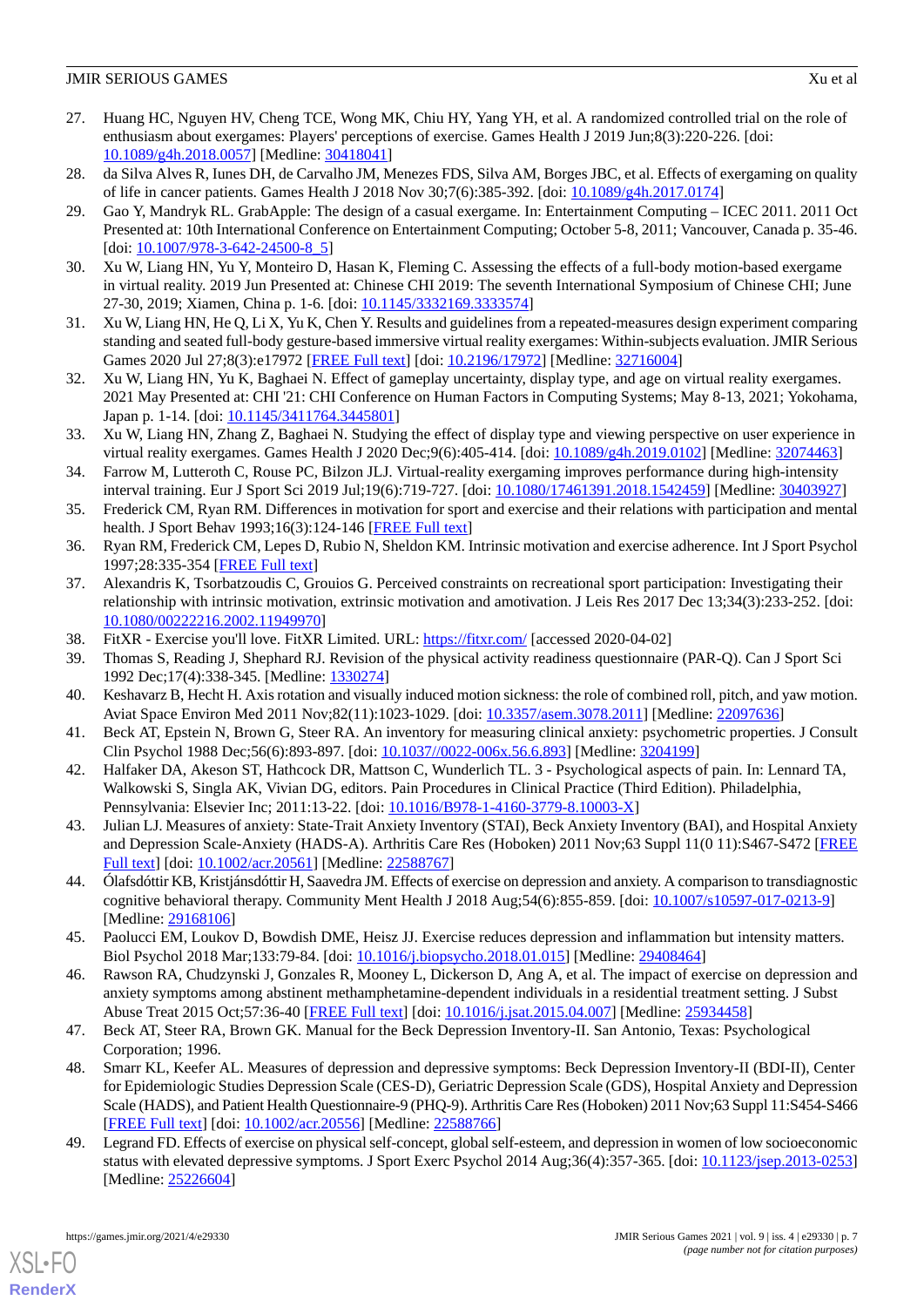- <span id="page-7-0"></span>50. Cohen S, Kamarck T, Mermelstein R. A global measure of perceived stress. J Health Soc Behav 1983 Dec;24(4):385-396. [doi: [10.2307/2136404](http://dx.doi.org/10.2307/2136404)]
- <span id="page-7-1"></span>51. Joshi AR, Pendse TN, Vaidya SM. Effect of moderate aerobic exercise on perceived stress during luteal phase of menstrual cycle in students pursuing professional course. Natl J Physiol Pharm Pharmacol 2018;8(5):705-708 [[FREE Full text](https://www.ejmanager.com/mnstemps/28/28-1511943472.pdf?t=1636993781)] [doi: [10.5455/njppp.2018.8.1146213122017](http://dx.doi.org/10.5455/njppp.2018.8.1146213122017)]
- <span id="page-7-3"></span><span id="page-7-2"></span>52. Starkweather AR. The effects of exercise on perceived stress and IL-6 levels among older adults. Biol Res Nurs 2007 Jan;8(3):186-194. [doi: [10.1177/1099800406295990](http://dx.doi.org/10.1177/1099800406295990)] [Medline: [17172317\]](http://www.ncbi.nlm.nih.gov/entrez/query.fcgi?cmd=Retrieve&db=PubMed&list_uids=17172317&dopt=Abstract)
- <span id="page-7-4"></span>53. Cutter CJ, Schottenfeld RS, Moore BA, Ball SA, Beitel M, Savant JD, et al. A pilot trial of a videogame-based exercise program for methadone maintained patients. J Subst Abuse Treat 2014 Oct;47(4):299-305 [\[FREE Full text](http://europepmc.org/abstract/MED/25012555)] [doi: [10.1016/j.jsat.2014.05.007\]](http://dx.doi.org/10.1016/j.jsat.2014.05.007) [Medline: [25012555](http://www.ncbi.nlm.nih.gov/entrez/query.fcgi?cmd=Retrieve&db=PubMed&list_uids=25012555&dopt=Abstract)]
- <span id="page-7-5"></span>54. Huang HC, Wong MK, Yang YH, Chiu HY, Teng CI. Impact of playing exergames on mood states: A randomized controlled trial. Cyberpsychol Behav Soc Netw 2017 Apr;20(4):246-250. [doi: [10.1089/cyber.2016.0322\]](http://dx.doi.org/10.1089/cyber.2016.0322) [Medline: [28394215\]](http://www.ncbi.nlm.nih.gov/entrez/query.fcgi?cmd=Retrieve&db=PubMed&list_uids=28394215&dopt=Abstract)
- <span id="page-7-6"></span>55. Brooke J. SUS: A 'quick and dirty' usability scale. In: Jordan PW, Thomas B, McClelland IL, Weerdmeester B, editors. Usability Evaluation In Industry. London: Taylor & Francis Group; 1996:6.
- <span id="page-7-7"></span>56. Yuen HK, Holthaus K, Kamen DL, Sword DO, Breland HL. Using Wii Fit to reduce fatigue among African American women with systemic lupus erythematosus: a pilot study. Lupus 2011 Oct;20(12):1293-1299 [[FREE Full text](http://europepmc.org/abstract/MED/21700656)] [doi: [10.1177/0961203311412098\]](http://dx.doi.org/10.1177/0961203311412098) [Medline: [21700656\]](http://www.ncbi.nlm.nih.gov/entrez/query.fcgi?cmd=Retrieve&db=PubMed&list_uids=21700656&dopt=Abstract)
- <span id="page-7-8"></span>57. Li J, Theng YL, Foo S, Xu X. Exergames vs. traditional exercise: investigating the influencing mechanism of platform effect on subthreshold depression among older adults. Aging Ment Health 2018 Dec;22(12):1634-1641. [doi: [10.1080/13607863.2017.1385722\]](http://dx.doi.org/10.1080/13607863.2017.1385722) [Medline: [28984486\]](http://www.ncbi.nlm.nih.gov/entrez/query.fcgi?cmd=Retrieve&db=PubMed&list_uids=28984486&dopt=Abstract)
- <span id="page-7-9"></span>58. Li J, Theng YL, Foo S. Exergames for older adults with subthreshold depression: Does higher playfulness lead to better improvement in depression? Games Health J 2016 Jun;5(3):175-182. [doi: [10.1089/g4h.2015.0100\]](http://dx.doi.org/10.1089/g4h.2015.0100) [Medline: [27135146](http://www.ncbi.nlm.nih.gov/entrez/query.fcgi?cmd=Retrieve&db=PubMed&list_uids=27135146&dopt=Abstract)]
- <span id="page-7-10"></span>59. Chao YY, Scherer YK, Montgomery CA, Wu YW, Lucke KT. Physical and psychosocial effects of Wii Fit exergames use in assisted living residents: a pilot study. Clin Nurs Res 2015 Dec;24(6):589-603. [doi: [10.1177/1054773814562880\]](http://dx.doi.org/10.1177/1054773814562880) [Medline: [25488422](http://www.ncbi.nlm.nih.gov/entrez/query.fcgi?cmd=Retrieve&db=PubMed&list_uids=25488422&dopt=Abstract)]
- <span id="page-7-12"></span><span id="page-7-11"></span>60. Baghaei N, Chitale V, Hlasnik A, Stemmet L, Liang HN, Porter R. Virtual reality for supporting the treatment of depression and anxiety: Scoping review. JMIR Ment Health 2021 Sep 23;8(9):e29681 [\[FREE Full text](https://mental.jmir.org/2021/9/e29681/)] [doi: [10.2196/29681](http://dx.doi.org/10.2196/29681)] [Medline: [34554097](http://www.ncbi.nlm.nih.gov/entrez/query.fcgi?cmd=Retrieve&db=PubMed&list_uids=34554097&dopt=Abstract)]
- 61. Yunus FW, Tan XZ, Romli MH. Investigating the feasibility of exergame on sleep and emotion among university students. Games Health J 2020 Dec;9(6):415-424. [doi: [10.1089/g4h.2019.0077](http://dx.doi.org/10.1089/g4h.2019.0077)] [Medline: [33301386\]](http://www.ncbi.nlm.nih.gov/entrez/query.fcgi?cmd=Retrieve&db=PubMed&list_uids=33301386&dopt=Abstract)
- <span id="page-7-13"></span>62. Viana RB, Alves CL, Vieira CA, Vancini RL, Campos MH, Gentil P, et al. Anxiolytic effects of a single session of the exergame Zumba Fitness on healthy young women. Games Health J 2017 Dec;6(6):365-370. [doi: [10.1089/g4h.2017.0085](http://dx.doi.org/10.1089/g4h.2017.0085)] [Medline: [29077484](http://www.ncbi.nlm.nih.gov/entrez/query.fcgi?cmd=Retrieve&db=PubMed&list_uids=29077484&dopt=Abstract)]
- <span id="page-7-15"></span><span id="page-7-14"></span>63. Nawaz A, Skjæret N, Ystmark K, Helbostad JL, Vereijken B, Svanæs D. Assessing seniors' user experience (UX) of exergames for balance training. 2014 Oct Presented at: NordiCHI '14: The 8th Nordic Conference on Human-Computer Interaction; October 26-30, 2014; Helsinki, Finland p. 578-587. [doi: [10.1145/2639189.2639235\]](http://dx.doi.org/10.1145/2639189.2639235)
- <span id="page-7-16"></span>64. Uzor S, Baillie L. Investigating the long-term use of exergames in the home with elderly fallers. 2014 Apr Presented at: CHI '14: CHI Conference on Human Factors in Computing Systems; April 26 to May 1, 2014; Toronto, Ontario, Canada p. 2813-2822. [doi: [10.1145/2556288.2557160](http://dx.doi.org/10.1145/2556288.2557160)]
- <span id="page-7-17"></span>65. Nawaz A, Skjæret N, Helbostad JL, Vereijken B, Boulton E, Svanaes D. Usability and acceptability of balance exergames in older adults: A scoping review. Health Informatics J 2016 Dec; 22(4): 911-931 [\[FREE Full text\]](https://journals.sagepub.com/doi/10.1177/1460458215598638?url_ver=Z39.88-2003&rfr_id=ori:rid:crossref.org&rfr_dat=cr_pub%3dpubmed) [doi: [10.1177/1460458215598638\]](http://dx.doi.org/10.1177/1460458215598638) [Medline: [26303810\]](http://www.ncbi.nlm.nih.gov/entrez/query.fcgi?cmd=Retrieve&db=PubMed&list_uids=26303810&dopt=Abstract)
- 66. Baghaei N, Stemmet L, Khaliq I, Ahmadi A, Halim I, Liang HN, et al. Designing individualised virtual reality applications for supporting depression: A feasibility study. 2021 Jun Presented at: EICS '21: ACM SIGCHI Symposium on Engineering Interactive Computing Systems; June 8-11, 2021; Netherlands p. 6-11. [doi: [10.1145/3459926.3464761](http://dx.doi.org/10.1145/3459926.3464761)]
- 67. Baghaei N, Ahmadi A, Khaliq I, Liang HN. Individualised virtual reality for supporting depression: Feedback from mental health professionals. 2021 Oct Presented at: 2021 IEEE International Symposium on Mixed and Augmented Reality Adjunct (ISMAR-Adjunct); October 4-8, 2021; Bari, Italy p. 63-67. [doi: [10.1109/ISMAR-Adjunct54149.2021.00022](http://dx.doi.org/10.1109/ISMAR-Adjunct54149.2021.00022)]

# **Abbreviations**

**BAI:** Beck Anxiety Inventory **BDI-II:** Beck Depression Inventory-II **iVR:** immersive virtual reality **SUS:** System Usability Scale **XJTLU:** Xi'an Jiaotong-Liverpool University